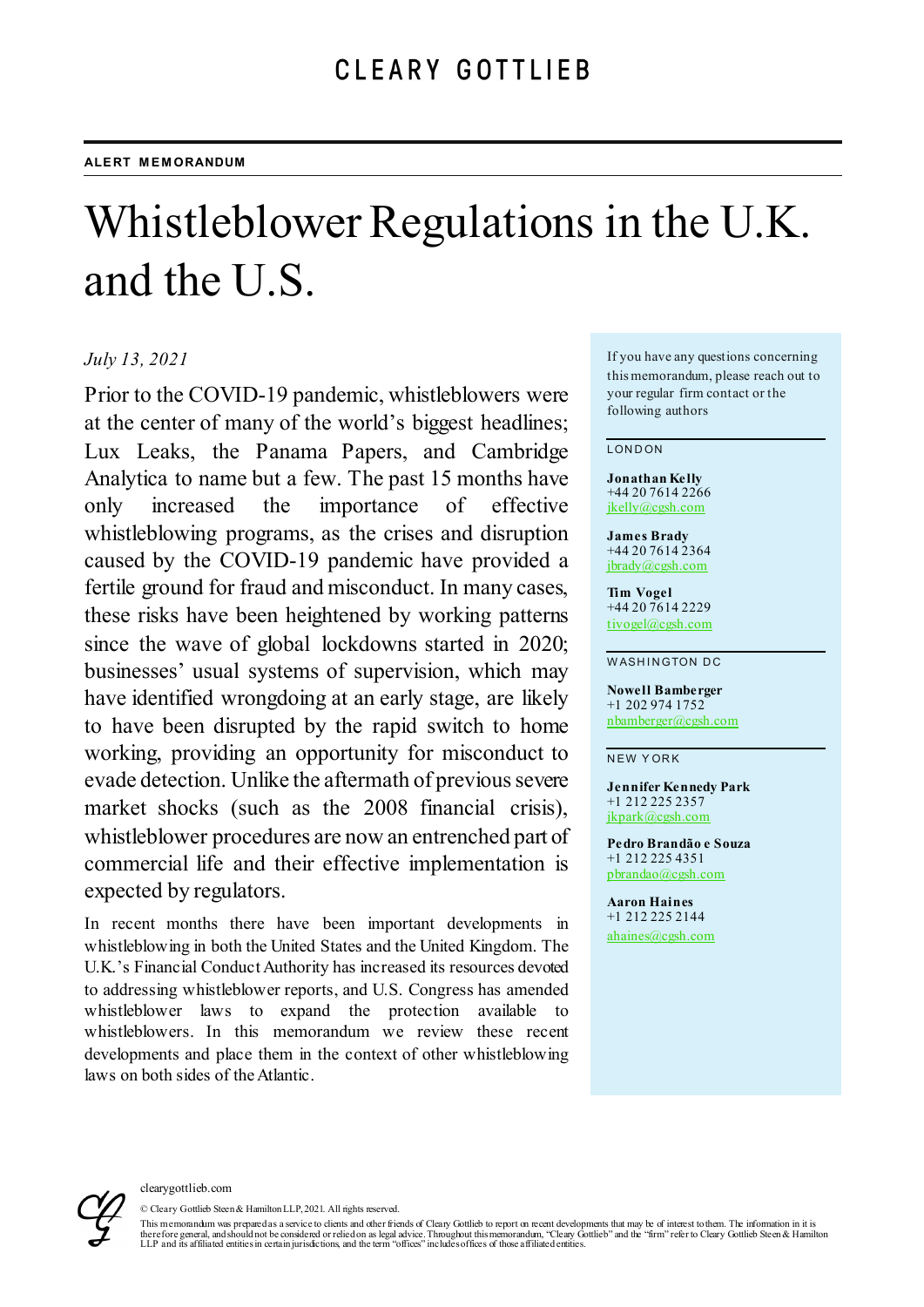## **Developments in the U.K.**

The Public Interest Disclosure Act 1998 ("PIDA") is the principal legislation in the whistleblower area and protects whistleblowers from negative treatment or unfair dismissal. PIDA makes it unlawful to dismiss an employee if the reason for the dismissal is that the employee has made a "protected disclosure". It also shields employees and certain categories of worker from detrimental treatment (*e.g.*, victimization, harassment or bullying) on the basis they have made a "protected disclosure". A "protected disclosure" has two components:

- 1. *what was disclosed* the worker must disclose information which they reasonably believe shows wrongdoing that falls under at least one of the following categories: i) the commission of a criminal offence, ii) non-compliance with a legal obligation (including regulatory requirements), iii) a miscarriage of justice, iv) health and safety, environmental damage or v) deliberate concealment of any of the above.
- 2. *who was the disclosure made to* the qualifying disclosure must be made to an appropriate person or organization. PIDA encourages workers to make "internal" disclosures to their employer. Disclosures to third parties may also qualify as "protected disclosures" but in more limited circumstances which vary according to the category of third party the disclosure is made to.[1](#page-1-0) Disclosures to the media for instance will only be protected in very narrow circumstances.

The definition of "worker" in PIDA is broader than in other employment rights under English law, and includes contractors, members of a limited liability partnership, trainees and agency staff. The worker must also reasonably believe the disclosure is in the public interest. Additionally, there is no financial cap on compensation in whistleblower claims, nor a requirement for a minimum period of service.

In 2016, the Financial Conduct Authority (the "FCA") and the Prudential Regulation Authority (the "PRA") introduced enhanced whistleblowing rules [2](#page-1-0) as part of the Senior Managers and Certification Regime (the "SMCR"), which aimed to improve culture and governance in financial services. These rules require large banks, building societies and insurers to appoint a senior manager or director (preferably a non-executive director) as a "whistleblowers' champion", responsible for overseeing the integrity, independence and effectiveness of the firm's whistleblowing policies and preparing an annual report for the board. Other measures which firms subject to the SMCR must take include:

- 1. maintaining appropriate and effective arrangements for the disclosure of "reportable concerns" (which is widely defined and includes "protected disclosures" under PIDA, breaches of the firm's policies and procedures, breaches of the FCA's or PRA's rules and behavior that may harm the reputation or financial wellbeing of the firm);
- 2. ensuring whistleblowers are able to make disclosures confidentially or anonymously;
- 3. escalating reportable concerns where appropriate, including to the FCA or PRA;
- 4. maintaining whistleblowing policies and procedures;
- 5. providing staff with appropriate training regarding whistleblowing; and
- 6. ensuring that wording in settlement agreements does not deter staff from making a protected disclosure.

In addition to regulatory provisions that expressly address whistleblowing, a number of other regulations impose relevant obligations, such as FCA Principle 11<sup>[3](#page-1-1)</sup> and PRA Fundamental Rule 7<sup>[4](#page-1-2)</sup>. These rules create an obligation to deal with regulators in an open and cooperative way and to disclose to the

<span id="page-1-2"></span><span id="page-1-1"></span><span id="page-1-0"></span> $<sup>1</sup>$  A "protected disclosure" may for example be made to a</sup> list of "prescribed persons" (availabl[e here](https://www.gov.uk/government/publications/blowing-the-whistle-list-of-prescribed-people-and-bodies--2/whistleblowing-list-of-prescribed-people-and-bodies)), which includes the National Crime Agency, the Serious Fraud Office, the Competition and Markets Authority,Her Majesty's Revenue & Customs andthe Health and Safety Executive.

<sup>2</sup> *See* the FCA Handbook (at Chapte[r SYSC 18\)](https://www.handbook.fca.org.uk/handbook/SYSC/18/?view=chapter) and the PRA Rulebook (a[t 2A \(Whistleblowing\)](https://www.prarulebook.co.uk/rulebook/Content/Chapter/307285/) of the General Organisational Requirements Part of the PRA Rulebook for CRR firms, and th[e Whistleblowing Part](https://www.prarulebook.co.uk/rulebook/Content/Part/307292/) of the PRA Rulebook for Solvency II firms).

<sup>&</sup>lt;sup>3</sup> U.K. [FCA Handbook, PRIN 2.1 The Principles](https://www.handbook.fca.org.uk/handbook/PRIN/2/1.html)

<sup>4</sup> [PRA Rulebook, Fundamental Rules](https://www.prarulebook.co.uk/rulebook/Content/Part/211136/12-05-2021#211136)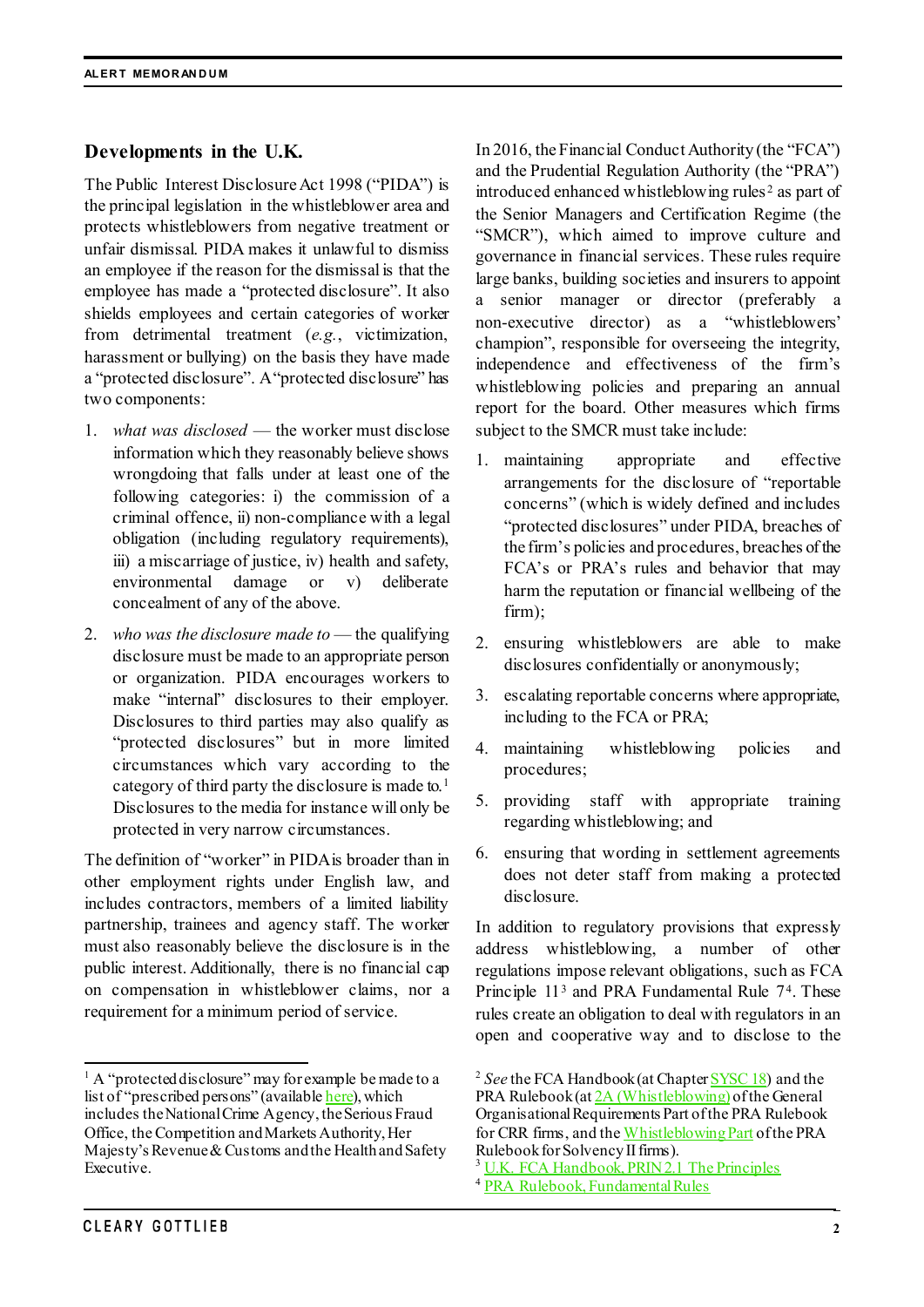regulators anything of which they would reasonably expect notice, which would include relevant issues raised by whistleblowers when appropriate.

Whistleblowing procedures may also be relevant to criminal liability under the Bribery Act 2010 and the Criminal Finances Act 2017. Under the Bribery Act, a company may be criminally liable for failing to prevent bribery committed by an associated person. An accused company can provide a complete defense if it shows it had "*adequate procedures*" in place at the relevant time to prevent bribery. Guidance on the Bribery Act published by the Ministry of Justice<sup>[5](#page-2-0)</sup> suggests that appropriate whistleblowing procedures will be an important element of a company's "*adequate procedures*".

A similar position prevails in relation to the Criminal Finances Act 2017, which imposes corporate criminal liability for failing to prevent the facilitation of tax offences. Guidance issued by H.M. Revenue and Customs<sup> $6$ </sup> suggests that a company may be unable to defend itself on the basis that it had "*reasonable procedures*" in place to prevent the tax facilitation offences where those procedures did not adequately address whistleblowing.

U.K. regulators do not reward whistleblowers financially unlike their counterparts in the U.S. (with the exception of the U.K.'s Competition and Markets Authority which provides up to £100,000 for information relating to cartel activity). This approach appears unlikely to change. In 2014, the FCA and PRA published the findings of their research into the impact of financial incentives on whistleblowing, which firmly concluded that financial incentives for whistleblowers did not encourage whistleblowing or significantly increase integrity and transparency in financial markets. [7](#page-2-2)

In March 2021, the FCA launched a new campaign (titled "*In confidence, with confidence*"[8](#page-2-0)) which aims to encourage individuals to report potential

wrongdoing directly to the FCA, and remind them that their confidentiality will be protected when doing so. The FCA's Mark Steward (Executive Director of Enforcement and Market Oversight) has emphasized the FCA will listen to and support all whistleblowers who "*shine a light on serious misconduct*", [9](#page-2-3) and the campaign highlights the tools the FCA will employ to achieve this end. For the first time, whistleblowers disclosing matters to the FCA will have a dedicated case manager, and they will be able to meet with the FCA to discuss their concerns and receive optional regular updates throughout an investigation. The headcount on the FCA's whistleblowing team has been increased. The FCA's website has been updated to provide more comprehensive information for potential whistleblowers and its whistleblowing team is developing a confidential web form, increasing the ways in which whistleblowers can make disclosures to the regulator. In addition, the FCA has published new materials for firms to share with employees, and will use its events to highlight the campaign's messages. The FCA has also produced a digital toolkit for industry bodies, consumer groups and whistleblowing groups which details i) how the FCA protects whistleblowers' identities, ii) when individuals should step forward and contact the regulator and iii) what the FCA does with the information shared.

The FCA's campaign adds clarity and intent to their expectations for whistleblowing procedures, and is recognition of the valuable function which whistleblowers are perceived to perform, as is also evident from recent enforcement action. In 2018, the FCA and PRA imposed a joint £642,430 penalty on Barclay's CEO Jes Staley, for his repeated attempts to uncover the identity of an anonymous whistleblower, which the regulators found constituted a failure to act with the due skill, care and diligence expected from a CEO[10.](#page-2-4) Mr Staley's conduct also led to a \$15m

<sup>9</sup> *[Ibid](https://www.fca.org.uk/news/press-releases/fca-launches-campaign-encourage-individuals-report-wrongdoing)*

<span id="page-2-0"></span><sup>&</sup>lt;sup>5</sup> [Ministry of Justice Guidance on The Bribery Act 2010,](http://www.justice.gov.uk/downloads/legislation/bribery-act-2010-guidance.pdf) March 2011

<span id="page-2-1"></span><sup>&</sup>lt;sup>6</sup> Government guidance for the corporate offences of [failure to prevent the criminal facilitation of tax evasion](https://assets.publishing.service.gov.uk/government/uploads/system/uploads/attachment_data/file/672231/Tackling-tax-evasion-corporate-offences.pdf), 1

<span id="page-2-4"></span><span id="page-2-3"></span><span id="page-2-2"></span>September 2017<br><sup>7</sup> Financial Incentives for Whistleblowers – Note by the FCA and the PRA for the Treasury Select Committee, July 2014

**CLEARY GOTTLIEB** 

<sup>8</sup> [https://www.fca.org.uk/news/press-releases/fca](https://www.fca.org.uk/news/press-releases/fca-launches-campaign-encourage-individuals-report-wrongdoing)[launches-campaign-encourage-individuals-report](https://www.fca.org.uk/news/press-releases/fca-launches-campaign-encourage-individuals-report-wrongdoing) $rac{1}{\sqrt{2\pi}} \frac{\tan \theta}{\sin \theta}$ 

<sup>&</sup>lt;sup>10</sup> FCA Final Notice to James Edward Staley, 11 May [2018](https://www.fca.org.uk/publication/final-notices/mr-james-edward-staley-2018.pdf)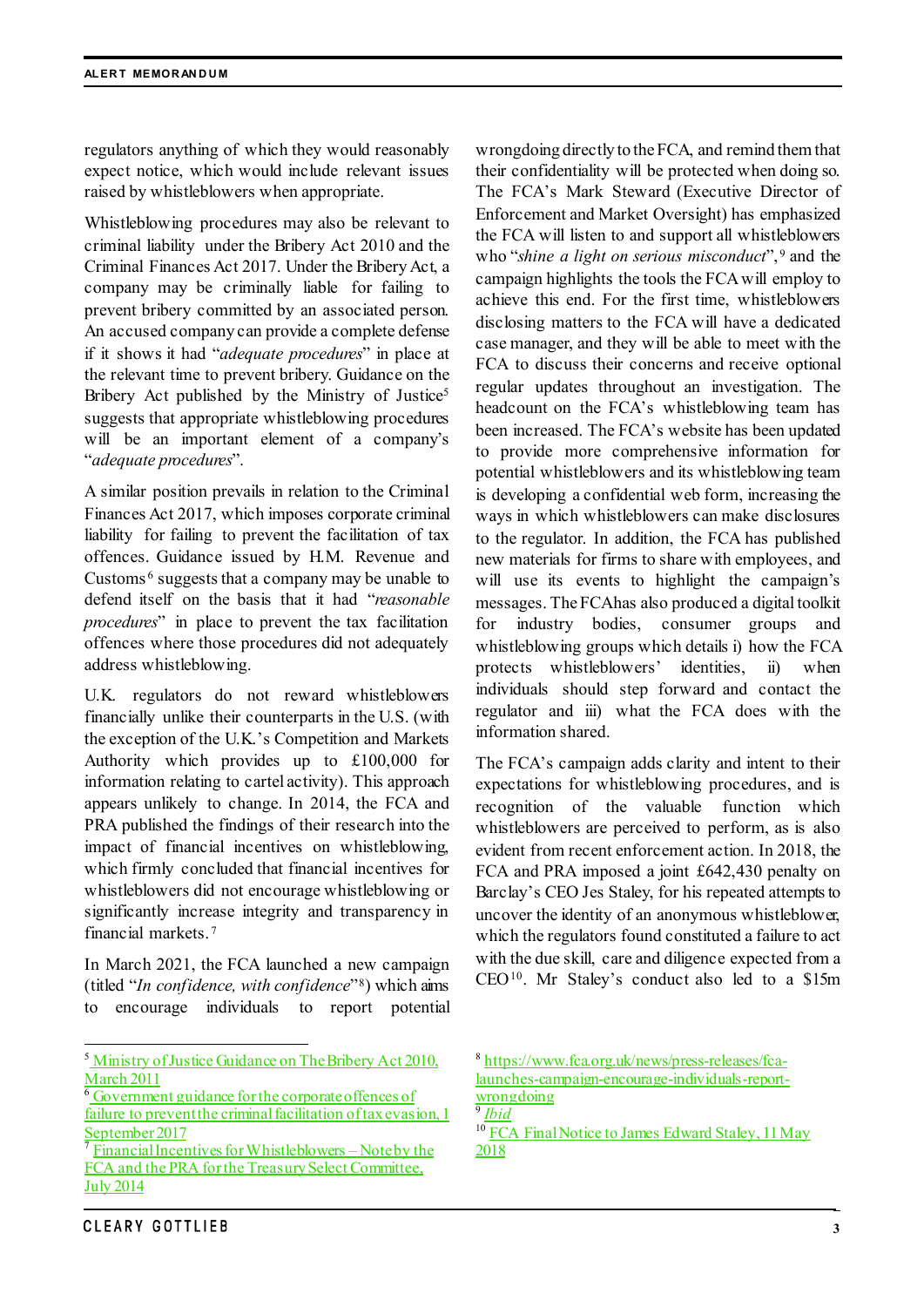penalty being imposed on Barclays by the New York State Department of Financial Services. [11](#page-3-0)

The FCA has also recently emphasized that non-financial misconduct(such as sexual harassment) is a priority and part of its push to improve the culture in financial services, and that firms need to have appropriate whistleblowing procedures to address the issue. [12](#page-3-1) Equally, recent speeches from the FCA's executive team have indicated that issues of diversity and inclusion are regulatory matters and that firms should "*create the right environment in which people of all backgrounds can speak up*"[13](#page-3-2).

Despite such messaging, there are indications that companies in the U.K. still have some way to go in order to meet regulators' expectations. In a recent survey of whistleblowing cases in the financial sector, a third of employers ignored the whistleblower's concerns.[14](#page-3-3)

On the horizon there is the prospect of changes to the current whistleblowing legislation in the U.K., which was described in a  $2019$  report<sup>[15](#page-3-4)</sup> by the All Party Parliamentary Group for Whistleblowing<sup>[16](#page-3-0)</sup> as "*complicated, overly legalistic, cumbersome, obsolete and fragmented*" and in need of radical overhaul. Three different draft bills are making their way through the U.K. Parliament, each proposing far reaching changes to the current whistleblowing laws [17](#page-3-1) The bills seek to achieve this in different ways but some of the features which they propose include:

1. extensions to the scope of those entitled to whistleblower protection, and to the definition of a "protected disclosure" (to include for example reckless financial speculation, the gross waste or mismanagement of public funds and a serious misuse or abuse of authority);

- 2. the creation of new criminal offenses, for subjecting a person to detriment as a consequence of being a whistleblower or being a close relative of a whistleblower, and for failing to handle a protected disclosure adequately;
- 3. the repeal of PIDA; and
- 4. the constitution of an independent body with powers to set, monitor and enforce standards for whistleblowing, and to investigate complaints from whistleblowers.

Although it is not clear which bill, if any, will succeed in passing into law, this is a clear indication of the momentum for reform in this area of the law.

The EU Whistleblower Directive<sup>[18](#page-3-4)</sup> (the "Directive") provides some context for the prospective reform of whistleblowing laws in the U.K. On 16 December 2019 the Directive entered into force, with the aim of fortifying inconsistent and fragmented safeguards for whistleblowers across the EU. Member states have until 17 December 2021 to implement the Directive into national law. The Directive is broader than PIDA in some key respects, for example the Directive:

- 1. protects certain categories of person which PIDA does not, such as volunteers, non-executive directors, self-employed contractors and job applicants;
- 2. applies to almost any organization (*i.e.*, private businesses employing at least 50 employees and all public entities);
- 3. requires internal reporting channels are established that allow for disclosures to be made;
- 4. specifies time frames for implementing follow up actions after receiving a whistleblowing report; and

introduced by Dr Philippa Whitford MP[, the Office of the](https://bills.parliament.uk/bills/2589)  [Whistleblower Bill](https://bills.parliament.uk/bills/2589) was sponsored by Baroness Kramer (Co-Chair of the All Party Parliamentry Group for Whistleblowing) an[d A Bill to Strengthen Whistleblowing](https://public-concern-at-work.s3.eu-west-1.amazonaws.com/wp-content/uploads/images/2021/03/16100933/Draft-Bill-March-2021.pdf)  [Protection](https://public-concern-at-work.s3.eu-west-1.amazonaws.com/wp-content/uploads/images/2021/03/16100933/Draft-Bill-March-2021.pdf) has been drafted by the whistleblowing charity Protect.

<span id="page-3-0"></span> <sup>1</sup>[1https://www.dfs.ny.gov/system/files/documents/2019/01](https://www.dfs.ny.gov/system/files/documents/2019/01/ea181218_barclays.pdf) [/ea181218\\_barclays.pdf](https://www.dfs.ny.gov/system/files/documents/2019/01/ea181218_barclays.pdf)

<span id="page-3-1"></span><sup>&</sup>lt;sup>12</sup> Letter from Megan Butler (FCA Executive Director of Supervision (Investment and Wholesale)) to the Chair of [the House of Commons Women and Equalities](https://www.fca.org.uk/publication/correspondence/wec-letter.pdf)  [Committee, 28 September 2018](https://www.fca.org.uk/publication/correspondence/wec-letter.pdf)

<span id="page-3-2"></span><sup>13</sup> *[Why diversity and inclusion are regulatory issues](https://www.fca.org.uk/news/speeches/why-diversity-and-inclusion-are-regulatory-issues)*, [Speech by Nikhil Rathi, CEO of the](https://www.fca.org.uk/news/speeches/why-diversity-and-inclusion-are-regulatory-issues) FCA, 17 March 2021<br><sup>14</sup> Silence in the City 2, Protect, June 2020

<span id="page-3-4"></span><span id="page-3-3"></span>

<sup>&</sup>lt;sup>15</sup> All Party Parliamentary Group Report on

[Whistleblowing, July 2019](https://docs.wixstatic.com/ugd/88d04c_9754e54bc641443db902cd963687cb55.pdf)

<sup>&</sup>lt;sup>16</sup> Established in 2018 to consider the adequacy of whistleblower protection in the U.K.<br><sup>17</sup> [The Public Interest Disclosure \(Protection\) Bill](https://bills.parliament.uk/bills/2630) was

<sup>&</sup>lt;sup>18</sup> Directive of the European Parliament and of the Council [on the protection of persons who report breaches of](https://eur-lex.europa.eu/legal-content/EN/TXT/PDF/?uri=CELEX:32019L1937&from=en)  [Union law, dated 23 October 2019](https://eur-lex.europa.eu/legal-content/EN/TXT/PDF/?uri=CELEX:32019L1937&from=en)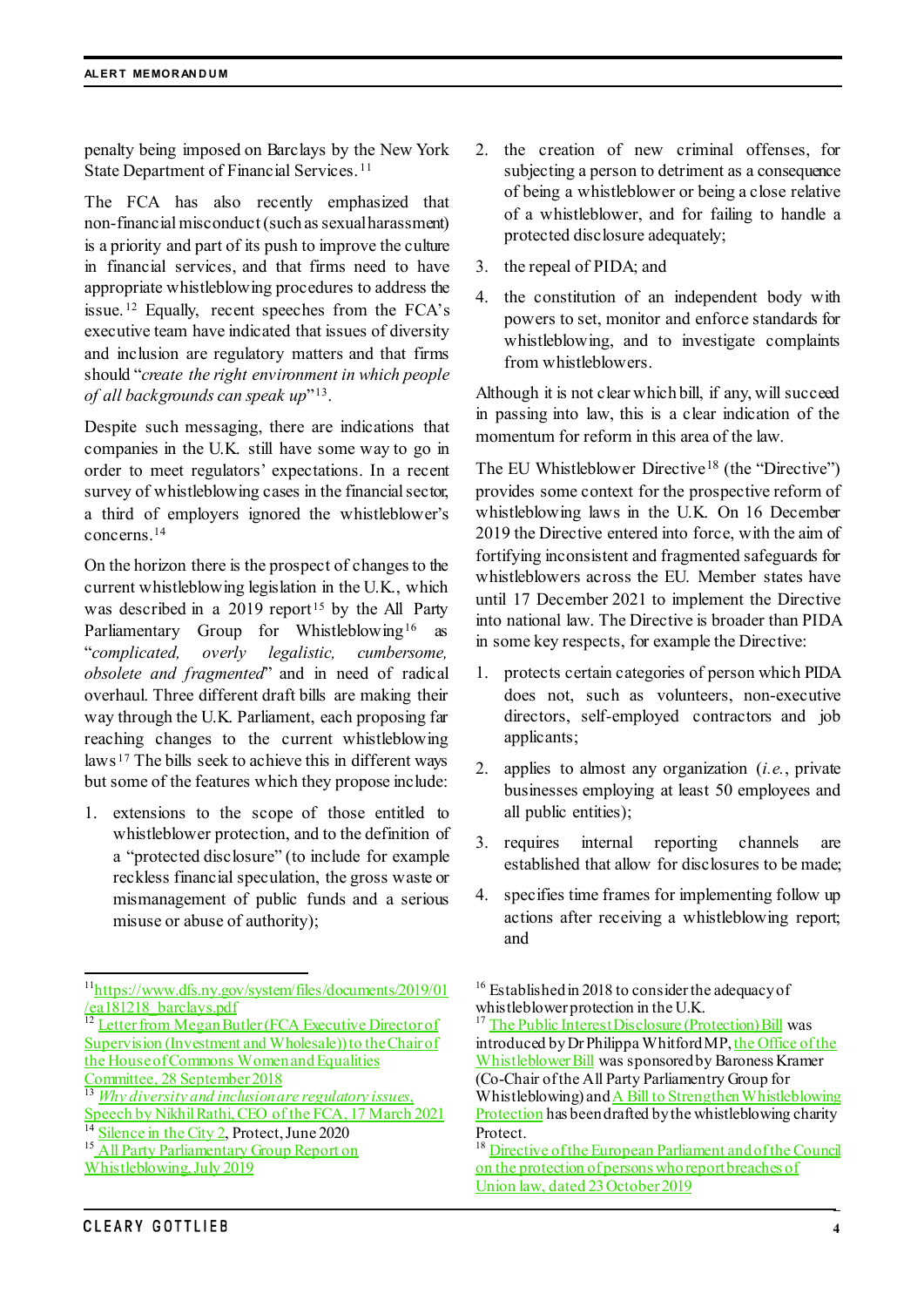5. reverses the burden of proof in court proceedings. Where it is established that a whistleblower has suffered a detriment, it is presumed that the detriment was made in retaliation for the whistleblower's disclosure, and it is for the employer to show the detrimental measure was taken on "duly justified grounds".

Following Brexit the U.K. is not obliged to implement the Directive into U.K. law, but it remains relevant for those companies with European operations, in particular where a consistent global whistleblowing policy is to be implemented across offices in different regions.

U.K. Statistics

During the period 1 April 2019 to 31 March 2020:

- the FCA received 1,153 whistleblower reports (consisting of 2,983 separate allegations). The FCA took significant action to mitigate harm in only eight of those cases [19](#page-4-0);
- the PRA received 196 "protected disclosures". Two of those disclosures directly contributed to enforcement activity or other intervention, and a further 13 disclosures were of significant value and contributed to the discharge of regulatory activity<sup>[20](#page-4-1)</sup>;
- the Serious Fraud Office managed 128 whistleblowing disclosures, taking further action in relation to  $121$  $121$  of those<sup>21</sup>; and
- the Competition and Markets Authority received 16 disclosures. Ten of those cases led to further investigation or action. [22](#page-4-3)

## **Developments in the U.S.**

Various U.S. federal agencies have whistleblower programs. The IRS's Whistleblower Office under the

<span id="page-4-7"></span>[Information\) Regulations 2017](https://www.bankofengland.co.uk/-/media/boe/files/annual-report/2020/prescribed-persons-reports-on-disclosures-of-information-regulations-annual-report-2020.pdf?la=en&hash=C48530BF31EF4114DD1CBD990325FECEAB4E867C)

[Annual Report, June 2020](https://www.bankofengland.co.uk/-/media/boe/files/annual-report/2020/prescribed-persons-reports-on-disclosures-of-information-regulations-annual-report-2020.pdf?la=en&hash=C48530BF31EF4114DD1CBD990325FECEAB4E867C)

- <span id="page-4-4"></span>
- <span id="page-4-5"></span>

2006 Tax Relief and Health Care Act provides monetary incentives to whistleblowers who inform the IRS of those who fail to pay taxes owed.[23](#page-4-4) Depending on the qualities of the entity or person that failed to pay their taxes, the whistleblower may receive up to 30% of the taxes and penalties owed. The CFTC Whistleblower Program started in 2010 provides monetary incentives for whistleblowers who provide information regarding potential violations of the Commodity Exchange Act. [24](#page-4-5) The law also provides the CFTC whistleblower with a cause of action if their employer retaliates against them. Similarly, the Criminal Antitrust Anti-Retaliation Act of 2020, [25](#page-4-6) the Occupational Safety Health Act of 1970[26](#page-4-0) and, most recently in 2021, the Anti-Money Laundering  $Act^{27}$  $Act^{27}$  $Act^{27}$  each provide retaliation protection for whistleblowers who provide information regarding violations of these laws. The whistleblowers' remedies include reinstatement to their previous employment and back pay. Additionally, some courts have permitted whistleblowers to recover punitive damages under certain whistleblowing laws. [28](#page-4-7)

Significant in the modern development of whistleblower protections in the U.S. is the Sarbanes Oxley Act of 2002. It provides protection to employees of publicly traded companies who report company conduct that the employee believes violates an SEC rule or regulation or a federal law prohibiting fraud. [29](#page-4-3) The whistleblower may inform a federal regulatory or law enforcement agency, Congress, or an employee with supervisory authority over the whistleblower.<sup>[30](#page-4-4)</sup> The company may not "discharge, demote, suspend, threaten, harass or discriminate" against the whistleblower for providing the information. [31](#page-4-5) The whistleblower may file a complaint with the Secretary of Labor alleging such retaliation. They must do this within 180 days of the retaliation or within 180 days of learning of the

- <sup>28</sup> See, e.g., McNett v. Hardin Cmty. Fed. Credit Union,
- 2006 WL 2473000 (N.D. Ohio Aug. 24, 2006); *Worcester v. Springfield Terminal Ry. Co.*, 827 F.3d 179 (1st Cir.
- 
- 2016).<br><sup>29</sup> 18 U.S.C. § 1514A(a)
- $^{30}$  18 U.S.C.  $\check{\S}$ 1514A(a)(1)<br><sup>31</sup> 18 U.S.C.  $\check{\S}$ 1514A(a)
- 

<span id="page-4-0"></span><sup>&</sup>lt;sup>19</sup> [FCA Annual Report and Accounts 2019/20](https://www.fca.org.uk/publication/annual-reports/annual-report-2019-20.pdf)

<span id="page-4-1"></span><sup>&</sup>lt;sup>20</sup> [The Prescribed Persons \(Reports on Disclosures](https://www.bankofengland.co.uk/-/media/boe/files/annual-report/2020/prescribed-persons-reports-on-disclosures-of-information-regulations-annual-report-2020.pdf?la=en&hash=C48530BF31EF4114DD1CBD990325FECEAB4E867C) of

<span id="page-4-2"></span><sup>&</sup>lt;sup>21</sup> SFO Annual Report on Whistleblowing Disclosures 2019-2020

<span id="page-4-3"></span> $\frac{22 \text{ CMA Whistleblowing Statistics: } 2019 \text{ to } 2020}{23 \cdot 26 \text{ U.S.C. } §7623}$ <br><sup>24</sup> 7 U.S.C. §26

<span id="page-4-6"></span> $25$  15 U.S.C.  $\S$ 7a-3

 $^{26}$  29 U.S.C. §660(c)<br> $^{27}$  31 U.S.C. §5323(g)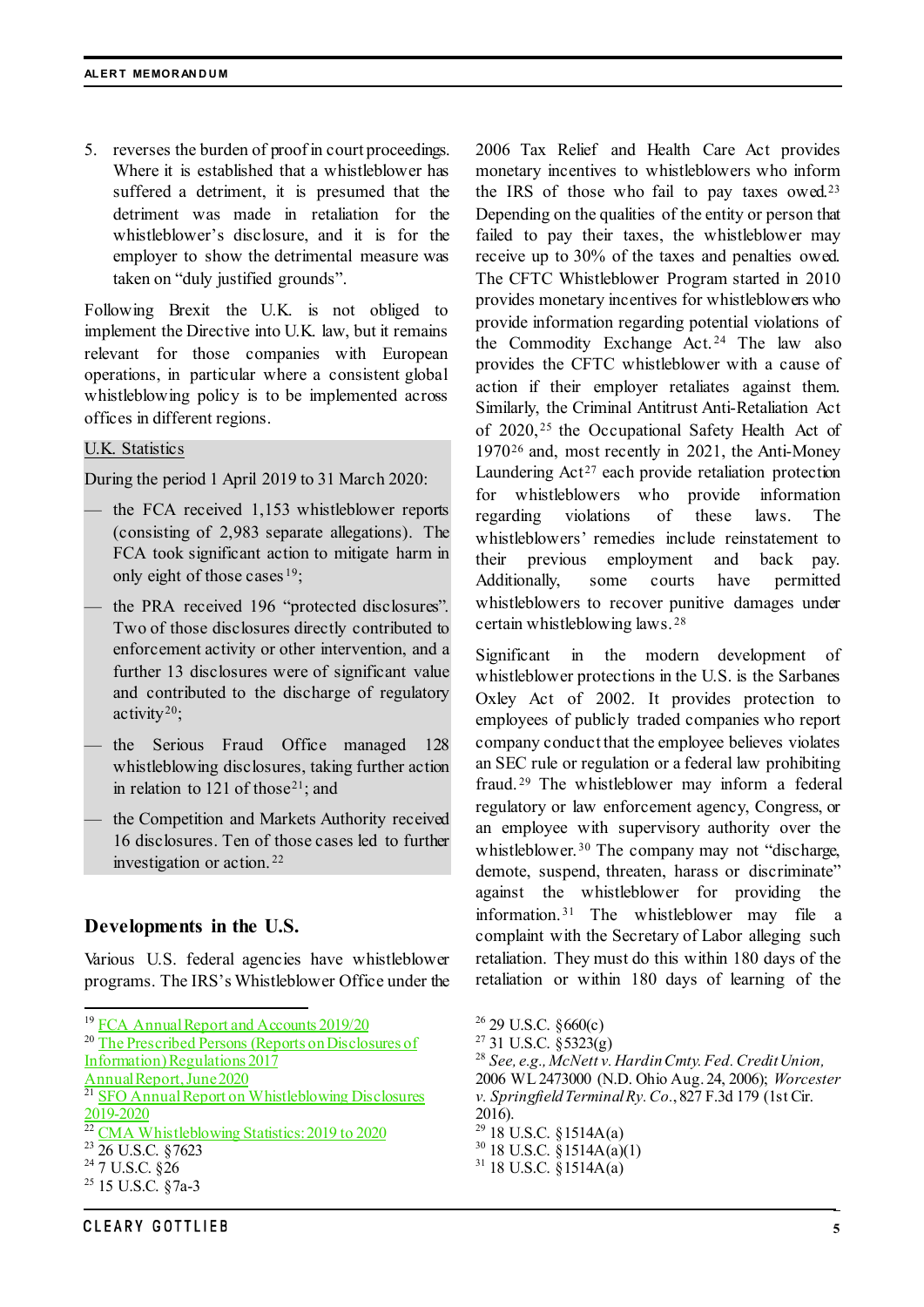retaliation. [32](#page-5-0) If the Secretary of Labor does not render a final decision within 180 days of receiving the complaint, the whistleblower may bring an action in a federal district court. If the whistleblower wins their retaliation claim, they are entitled to "all relief necessary to make the employee whole" including reinstatement, back pay, litigation costs, and reasonable attorney fees. [33](#page-5-1) A whistleblower's rights under the act cannot be waived by "any agreement, policy form, or condition of employment."[34](#page-5-2)

In 2010, Congress passed the Dodd-Frank Act. It amended the Securities Exchange Act of 1934 and was intended to "promote the financial stability of the United States by improving accountability and transparency in the financial system."[35](#page-5-3) Dodd-Frank provided "a new, robust whistleblower program designed to motivate people who know of securities law violation to tell the SEC."[36](#page-5-4)

Like Sarbanes Oxley, Dodd-Frank provides whistleblowers with protection against retaliation. However, to qualify for protection under Dodd-Frank, a whistleblower must make their report directly to the SEC. The Supreme Court made this clear in its 2019 decision, *Digital Realty Trust, Inc. v. Somers*. [37](#page-5-5) In that case, a whistleblower alleged that they brought a retaliation claim against their employer under the Dodd-Frank Act. The Court found that the whistleblower was not entitled to Dodd-Frank retaliation protections because they had reported the alleged violation to the company's senior management rather than the SEC.

Dodd-Frank allows a whistleblower to bring a private right of action against their employer for retaliation as well. However, Dodd-Frank does not require administrative exhaustion like Sarbanes Oxley. Instead, a whistleblower may bring their claim directly to federal district court. If they prevail in their retaliation action, remedies include reinstatement,

- <span id="page-5-2"></span> $34$  18 U.S.C.  $\S$ 1514A(e)
- <span id="page-5-3"></span><sup>35</sup> *Digital Realty Trust, Inc. v. Somers*, 138S. Ct. 767, 773
- <span id="page-5-4"></span>(2019) (quoting 124 Stat. 1376). <sup>36</sup> *Digital Realty Trust, Inc. v. Somers*, 138S. Ct. 767, 773 (2019) (quoting S. Rep. No. 111-176, pp. 38 (2010)). <sup>37</sup> *Digital Realty Trust, Inc. v. Somers*, 138S. Ct. 767
- <span id="page-5-5"></span>(2019)

two times the amount of back pay, litigation costs, and reasonable attorneys' fees. [38](#page-5-6)

Significantly, Dodd Frank introduced a financial reward system for whistleblowers. A whistleblower is eligible for an award when the SEC brings a judicial or administrative action that results in sanctions exceeding \$1,000,000. [39](#page-5-0) The SEC has discretion in determining the amount of the whistleblower's award. The Commission considers factors such as the significance of the information provided and the degree of assistance by the whistleblower in setting the award. [40](#page-5-1) The whistleblower must receive no less than 10%, but no more than 30%, of the monetary sanctions imposed against the company.<sup>[41](#page-5-2)</sup> Certain individuals are not eligible to receive a whistleblower award, including employees of a regulatory agency, the DOJ or law enforcement. Additionally, a whistleblower may not recover an award if they are convicted of a crime related to the judicial action or if they obtained the information through an audit and its disclosure would violate 18 U.S.C. 78j-1 (which provides the process by which an auditor is to report illegal activity).

## U.S. Statistics [42](#page-5-3)

- Over \$562 million has been awarded to 106 whistleblowers and \$2.7 billion in monetary sanctions have been imposed as a result of whistleblower reports since the program's inception;
- In 2020, the SEC received over 6,900 whistleblower tips. This was a 31% increase from 2018 (the second highest tip year) and a 130% increase from the program's first year, 2012.
- Tips have come from over 130 countries with the highest number of tips coming from Canada, the U.K., and China.

<span id="page-5-1"></span><span id="page-5-0"></span> $32$  18 U.S.C. §1514A(b)<br> $33$  18 U.S.C. §1514A(c)

<span id="page-5-6"></span><sup>38</sup> 15 U.S.C. §78u-6(h)(1)(C)

 $39$  15 U.S.C. §78u-6(a)(1)

 $^{40}$  15 U.S.C. §78u-6(c)(1)(B)<br> $^{41}$  15 U.S.C. §78u-6(b)ba

<sup>&</sup>lt;sup>42</sup> These statistics were obtained from the Whistleblower Program 2020 Annual Report to Congress from the SEC. Pursuant to Section 924(d) of Dodd-Frank and Section  $21F(g)(5)$  of the Exchange Act, the SEC is required to prepare this report annually. The most recent report is for the 2020 fiscal year which covers the period 1 October 2019 through 30 September 2020.